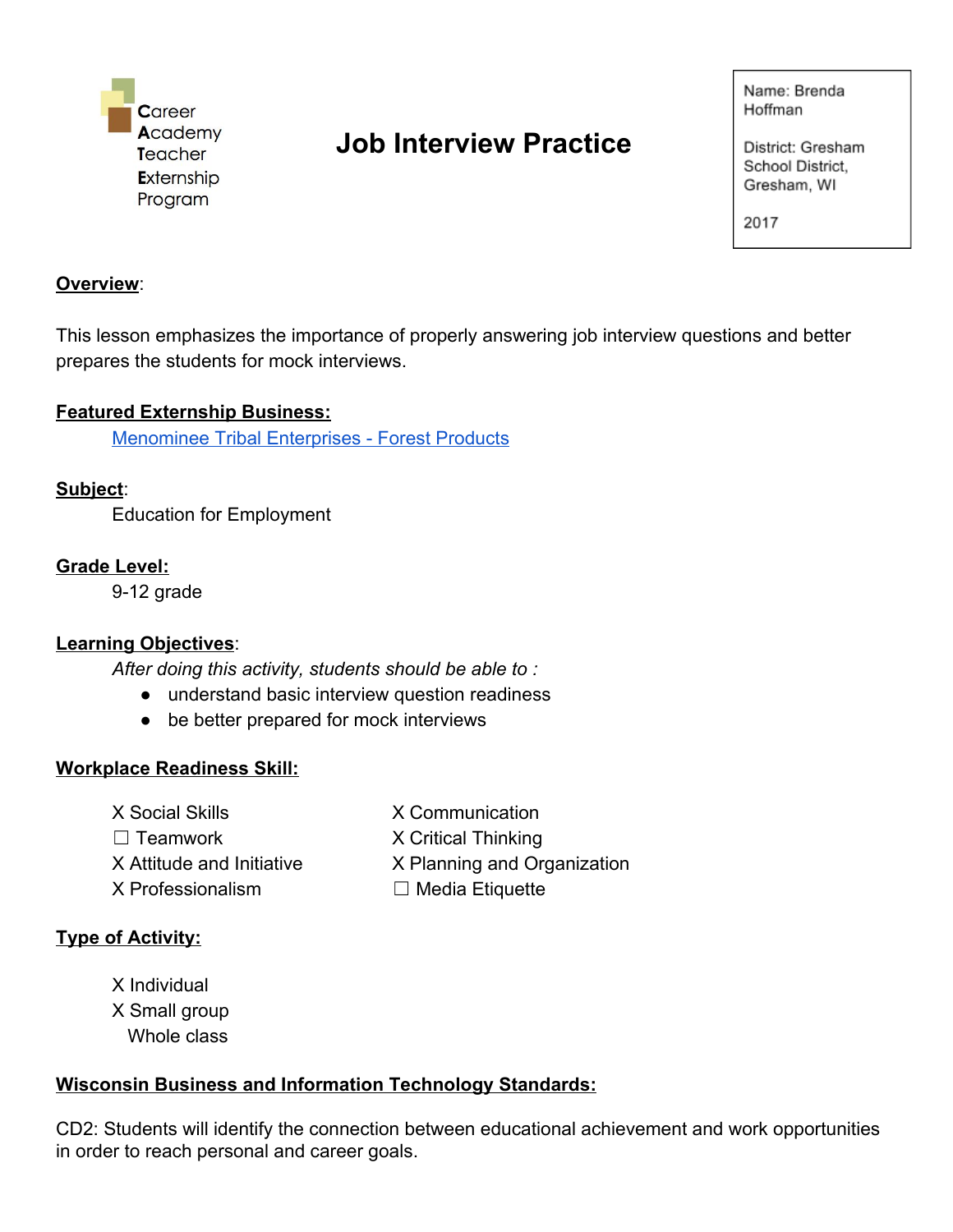CD2.a.3.h (9-12) - Evaluate how performance and connections within the learning community enhance future opportunities.

### **Time:**

50 minutes (2 class periods). This lesson is a part of an entire unit plan on education for employment.

### **Materials:**

- "How to Answer 10 Tough Interview Questions" article (attached)
- Student answer sheet

### **Directions:**

Day 1:

- 1. Handout the "How to Answer 10 Tough Interview Questions" article. Read aloud with the class.
- 2. As we read, have students take notes about their answers.
- 3. Give the remainder of the class time to the students to properly write their answers on their student answer sheet.

Day 2:

- 1. Ask if there are any questions from the day before or any roadblocks they may have reached while answering the questions.
- 2. Then break the group up into partners. Have one student interview the other using the tough questions. Have the partner give feedback. Remind them to practice their handshake and introduction prior to starting the interview. (*This was presented in an earlier lesson plan)*
- 3. After 10 minutes,then reverse roles so the other partner gets a chance to be interviewed.

Both days, teacher should be sure to circulate around the room to offer assistance.

### **Wrap-up:**

Day 1: With 5 minutes left of class, ask the class if there are any questions and remind them these questions MUST be finished for tomorrow.

Day 2: Each group gets 10 minutes remind them with a 1 minute left to finish their wrap up when ending the interview.

# **Extension Activity:**

Community members could be invited into the classroom to conduct mock interviews. A representative from Menominee Tribal Enterprises could be invited in to discuss the importance of interviews and the top 10 tips for a great interview.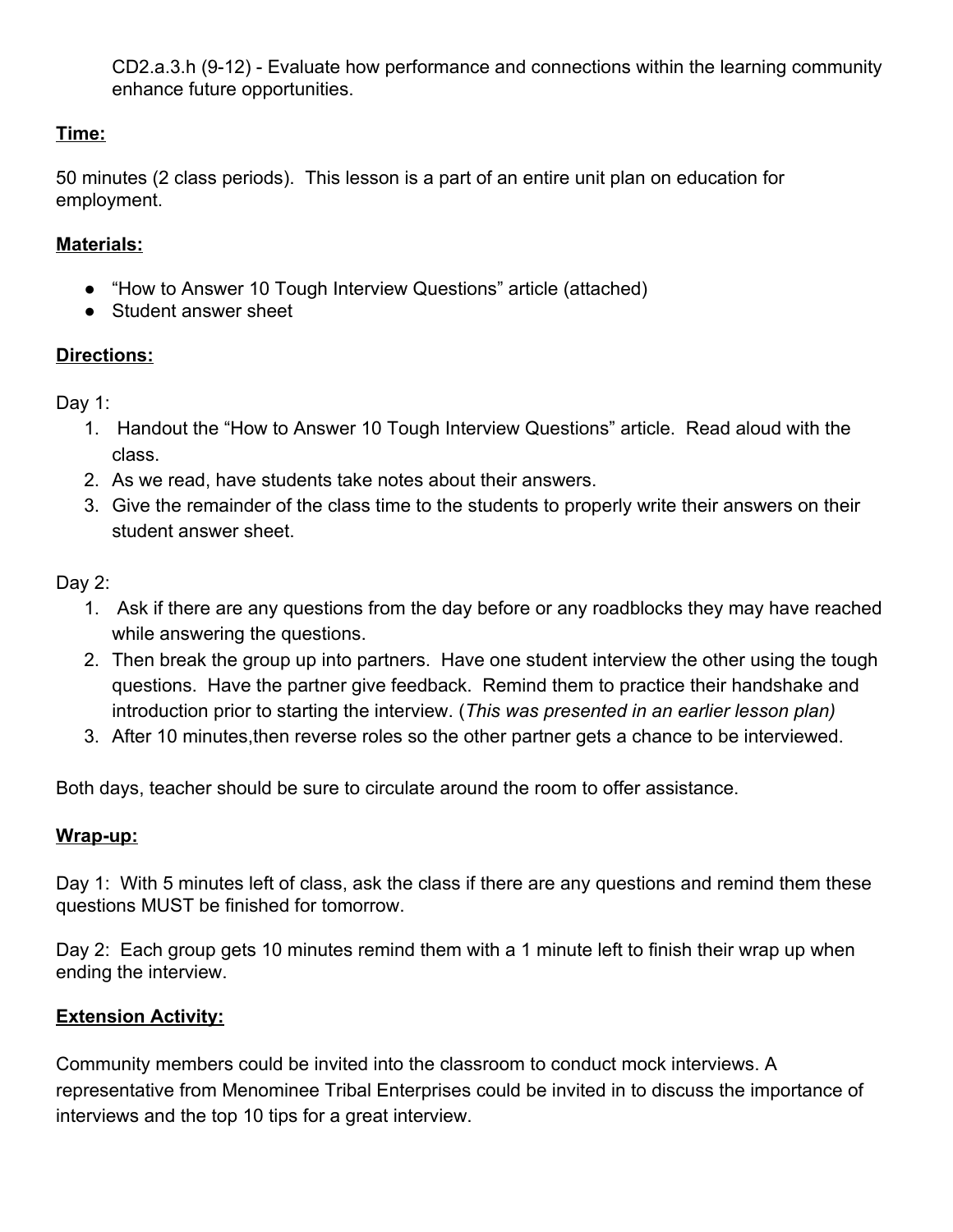# **HANDOUT**

### **Education for Employment Interview Questions**

# **How to Answer 10 Tough Interview Questions**

By Rachel Zupek, CareerBuilder.com writer

There's no worse feeling than when you're in an interview and the interviewer asks you a question to which you don't know the answer. The best way to handle this dreaded debacle is to go into the interview prepared. Familiarize yourself with a few common difficult questions and arm yourself with answers prepared ahead of time.

Check out these tough interview questions and some suggested responses in order to avoid an interview disaster:

#### **Tough question No. 1: "Tell me about yourself."**

This is usually the opening question in an interview and it's the perfect moment for you to toot your own horn -- not to tell your life history. Your answers should be a quick rundown of your qualifications and experience. Talk about your education, work history, recent career experience and future goals.

**Suggested answer:** "I graduated from University X and since then, I have been working in public relations with an agency where I have generated millions of PR hits for my clients. While I've enjoyed working on the agency side, I'm looking to expand my horizons and start doing PR for corporate companies such as this one."

#### **Tough question No. 2: "Why did you leave your last job?"**

This is your chance to talk about your experience and your career goals, not to badmouth a former boss or give a laundry list of reasons for your exit. Instead, focus on what you learned in your previous position and how you are ready to use those skills in a new position.

**Suggested answer:** "The company just wasn't a good fit for my creativity, but I learned that organizations have distinct personalities just like people do. Now I know where I'll be a better fit."

#### **Tough question No. 3: "Where do you see yourself in five years?"**

Let the employer know that you're stable and you want to be with this company for the long haul. Keep your aspirations to take over the firm with which you are interviewing, own your own company, retire at 40 or be married with five children to yourself.

**Suggested answer:** "I want to secure a civil engineering position with a national firm that concentrates on retail development. Ideally, I would like to work for a young company, such as this one, so I can get in on the ground floor and take advantage of all the opportunities a growing firm has to offer."

#### **Tough question No. 4: "What are your weaknesses?"**

The key to answering this age-old question is not to respond literally. Your future employer most likely won't care if your weak spot is that you can't cook, nor do they want to hear the generic responses, like you're "too detail oriented" or "work too hard." Respond to this query by identifying areas in your work where you can improve and figure out how they can be assets to a future employer. If you didn't have the opportunity to develop certain skills at your previous job, explain how eager you are to gain that skill in a new position.

**Suggested answer:** "In my last position, I wasn't able to develop my public-speaking skills. I'd really like to be able to work in a place that will help me get better at giving presentations and talking in front of others."

#### **Tough question No. 5: "Why were you laid off?"**

This question will become more common as the economy continues to slow down. It's a tough question, however, especially because many workers aren't told exactly why they were laid off. The best way to tackle this question is to answer as honestly as possible.

**Suggested answer:** "As I'm sure you're aware, the economy is tough right now and my company felt the effects of it. I was part of a large staff reduction and that's really all I know. I am confident, however, that it had nothing to do with my job performance, as exemplified by my accomplishments. For example..."

#### **Tough question No. 6: "Tell me about the worst boss you ever had."**

Never, ever talk badly about your past bosses. A potential boss will anticipate that you'll talk about him or her in the same manner somewhere down the line.

**Suggested answer:** "While none of my past bosses were awful, there are some who taught me more than others did. I've definitely learned what types of management styles I work with the best."

#### **Tough question No. 7: How would others describe you?**

You should always be asking for feedback from your colleagues and supervisors in order to gauge your performance; this way, you can honestly answer the question based on their comments. Keep track of the feedback to be able to give to an employer, if asked. Doing so will also help you identify strengths and weaknesses.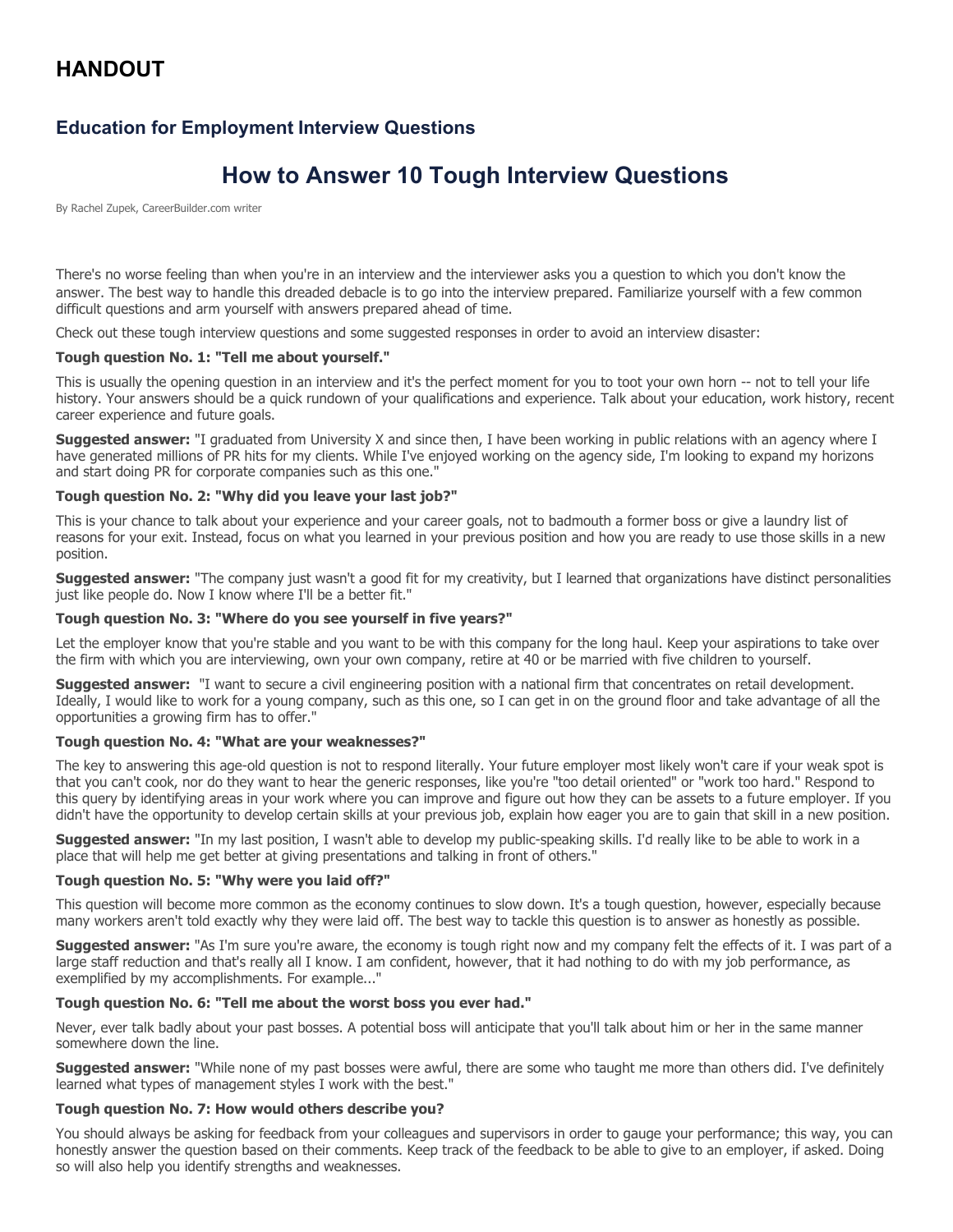**Suggested answer:** "My former colleagues have said that I'm easy to do business with and that I always hit the ground running with new projects. I have more specific feedback with me, if you'd like to take a look at it."

#### **Tough question No. 8: "What can you offer me that another person can't?"**

This is when you talk about your record of getting things done. Go into specifics from your résumé and portfolio; show an employer your value and how you'd be an asset.

**Suggested answer:** "I'm the best person for the job. I know there are other candidates who could fill this position, but my passion for excellence sets me apart from the pack. I am committed to always producing the best results. For example..."

#### **Tough question No. 9: "If you could choose any company to work for, where would you go?"**

Never say that you would choose any company other than the one where you are interviewing. Talk about the job and the company for which you are being interviewed.

**Suggested answer:** "I wouldn't have applied for this position if I didn't sincerely want to work with your organization." Continue with specific examples of why you respect the company with which you are interviewing and why you'll be a good fit.

#### **Tough question No. 10: "Would you be willing to take a salary cut?"**

Salary is a delicate topic. In today's tough economy though, how much a company can afford to pay you might be the deal breaker in whether or not you are offered a position.

**Suggested answer:** "I'm making \$X now. I understand that the salary range for this position is \$XX - \$XX. Like most people, I would like to improve on my salary, but I'm more interested in the job itself than the money. I would be open to negotiating a lower starting salary but would hope that we can revisit the subject in a few months after I've proved myself to you."

Rachel Zupek is <sup>a</sup> writer and blogger for CareerBuilder.com. She researches and writes about job search strategy, career management, hiring trends and workplace issues.

Zupek, Rachel. "How to Answer 10 Tough Interview Questions." Career Builder, Career Builder, 23 Feb. 2009, www.careerbuilder.ca/blog/2009/02/23/cb-how-to-answer-10-tough-interview-questions/. Accessed 22 Aug. 2017.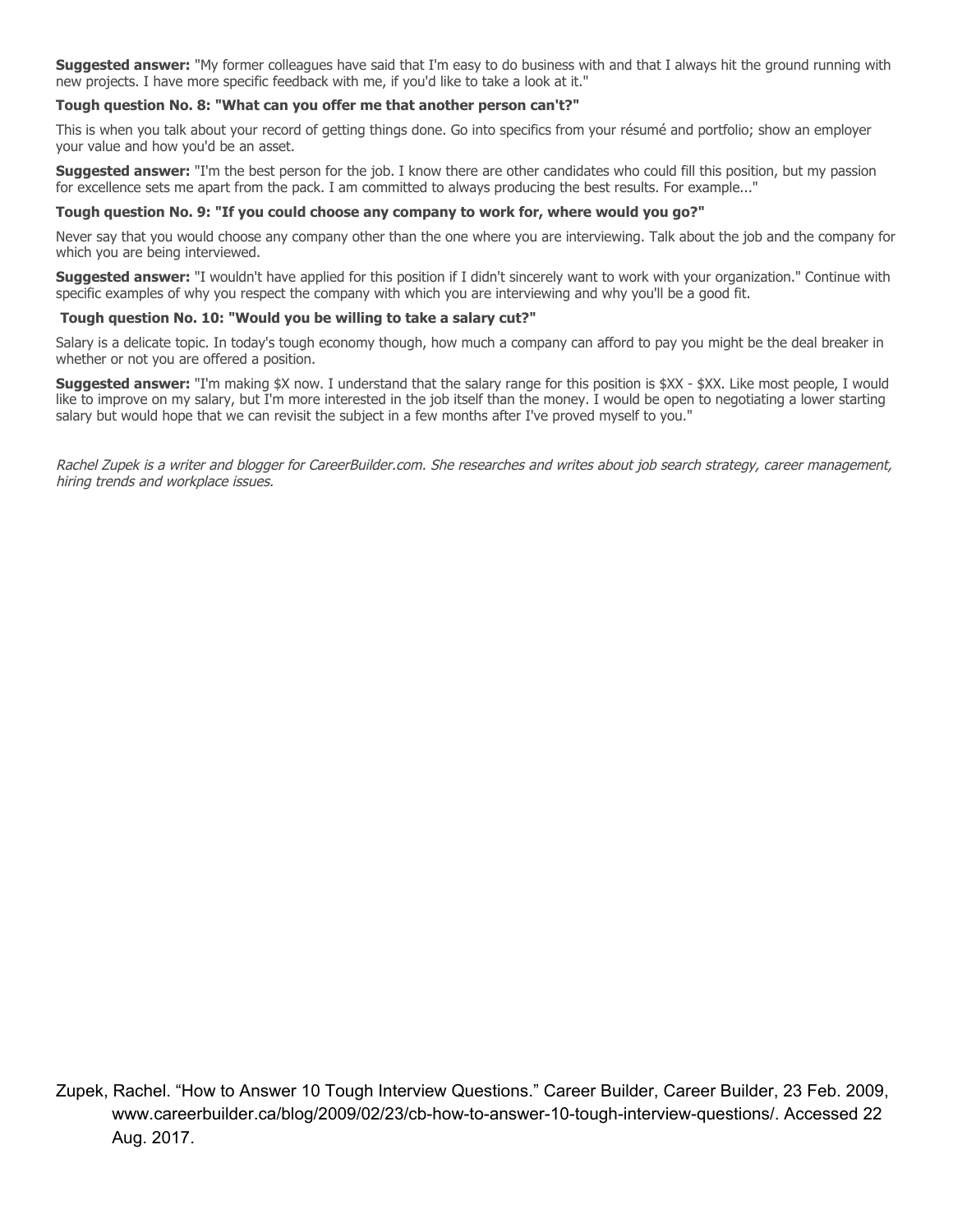# **STUDENT ANSWER SHEET**

**Tough question No. 1: "Tell me about yourself."**

**Tough question No. 2: "Why did you leave your last job?"**

**Tough question No. 3: "Where do you see yourself in five years?"**

**Tough question No. 4: "What are your weaknesses?"**

**Tough question No. 5: "Why were you laid off?"**

**Tough question No. 6: "Tell me about the worst boss you ever had."**